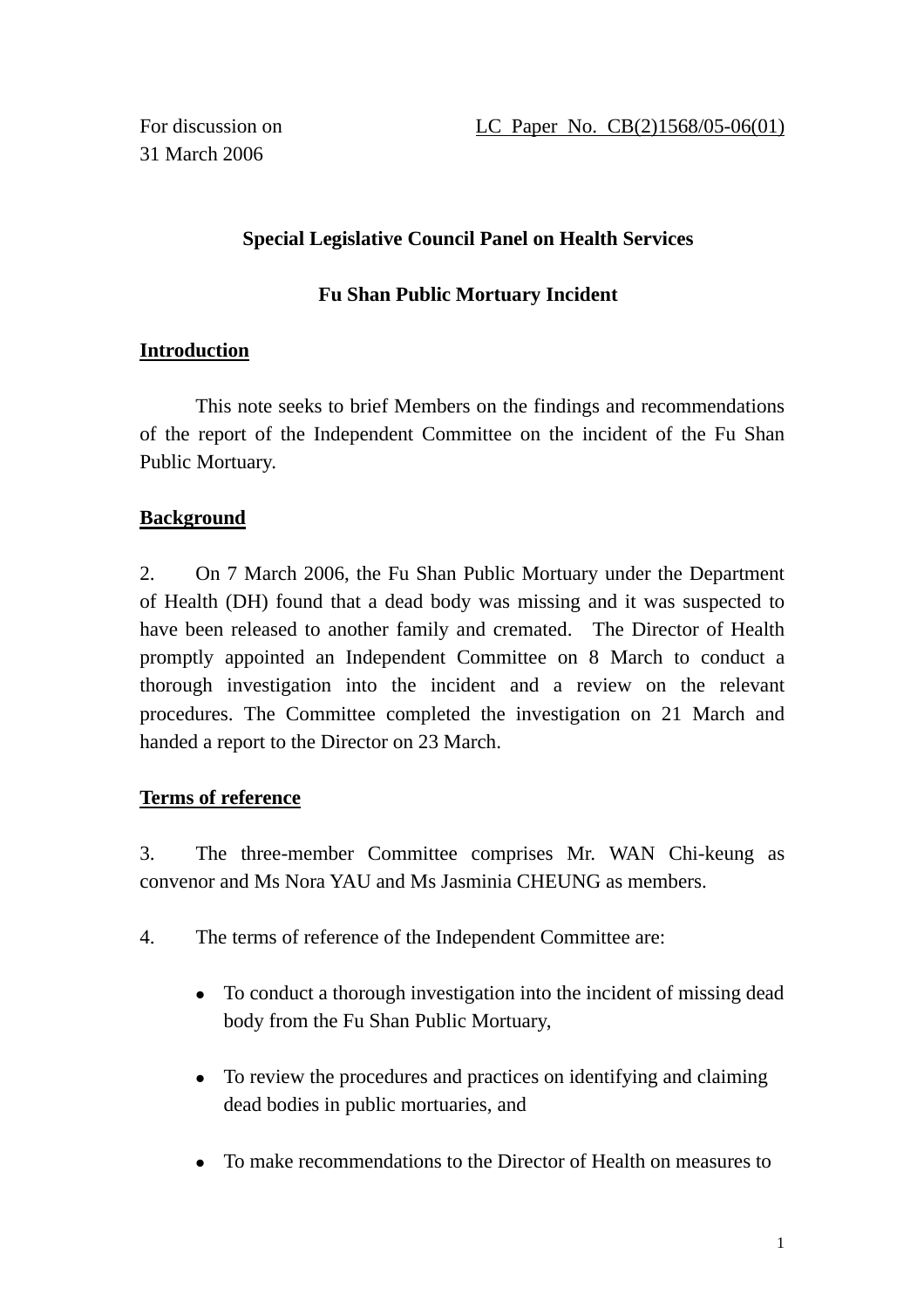prevent the occurrence of similar incidents in the future.

### **The Report**

5. The Executive Summary of the report is attached at Annex  $1^1$ . DH accepted the findings and recommendations of the Committee. The Department is committed to implementing the recommendations of the Committee to prevent recurrence of similar incidents and to improve the operation of public mortuaries.

Department of Health March 2006

 $\overline{a}$ 

 $1$  Owing to its bulkiness, the full report is not attached. Soft copy of the Chinese Version is submitted to the Panel Secretary.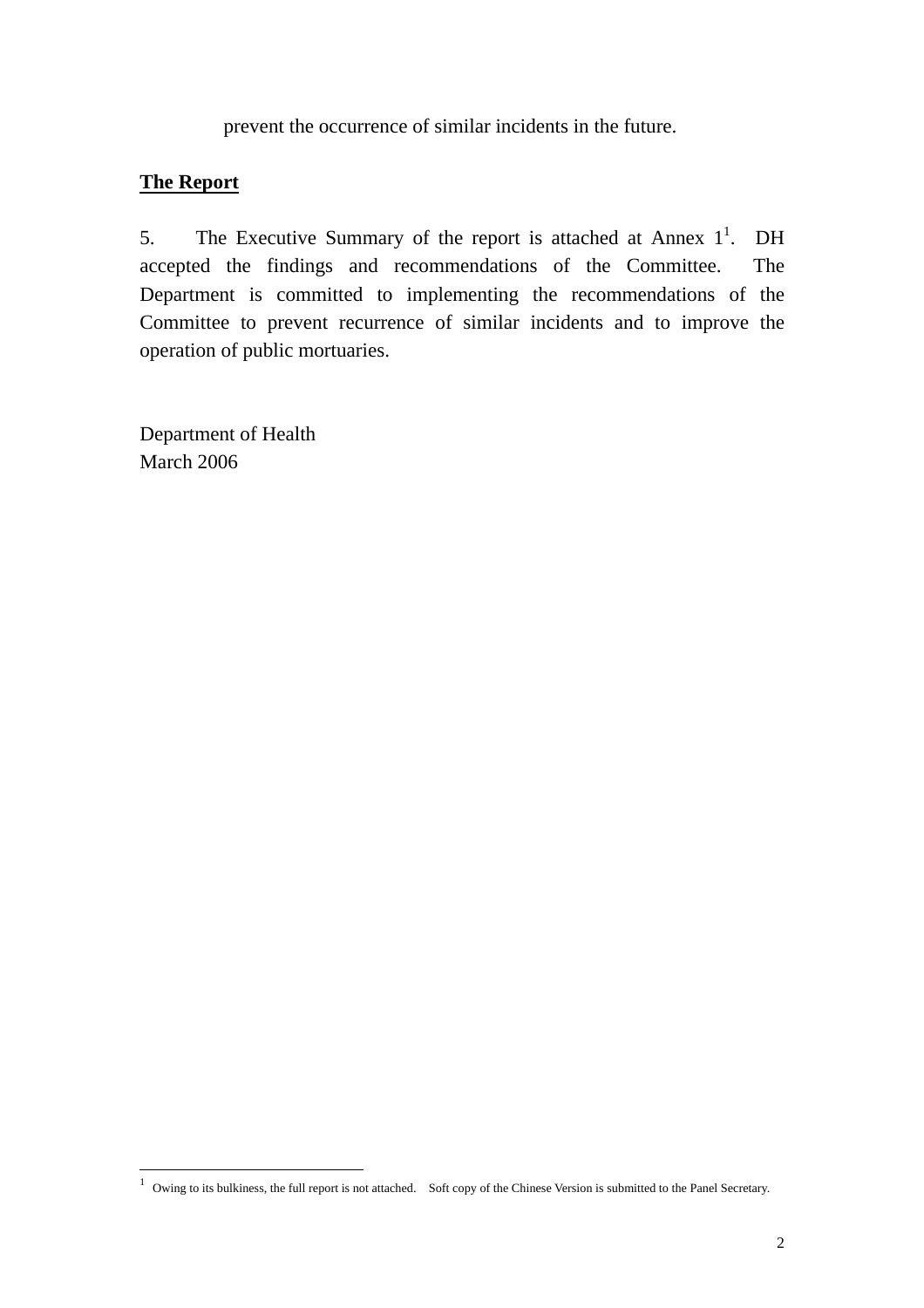### **Executive Summary**

On 7 March 2006, the Fu Shan Public Mortuary under the Department of Health found that a dead body was missing and it was suspected to have been released to another family and cremated. The incident has aroused grave concern among the public. Taking the incident very seriously, the Director of Health promptly appointed an Independent Committee on 8 March to conduct a thorough investigation into the incident and a review on the relevant procedures. The three-member Committee comprises Mr. WAN Chi-keung as convenor and Ms Nora YAU and Ms Jasminia CHEUNG as members. As regards public mortuaries, immediate improvement measures have been taken by the management to enhance identity verification of dead bodies.

The Committee commenced its work on 13 March, including reading through operational documents of public mortuaries, examining dispatch records of dead bodies, conducting site visits to all public mortuaries under the Department of Health and the mortuary of the Queen Elizabeth Hospital under the Hospital Authority, interviewing parties concerned and consulting relevant government departments as well as a scholar and expert in the field concerned.

Investigation was completed on 21 March. Results showed that on 4 March, two Mortuary Attendants failed to follow the working guidelines in that the identification bracelet and the Dead Body Card of the deceased were not checked for identity verification before releasing the dead body for identification. As a result, the dead body kept on Body Rack B112, which is believed to be that of the late Mr. WONG Fong-ho, was erroneously released to the family of the late Mr. WONG Yin-chau whose body was in fact kept on Body Rack A112. When realising their wrongdoing, the two Mortuary Attendants, instead of reporting the incident to their superiors, went so far as to move the body of the late Mr. WONG Yin-chau kept on Body Rack A112 to Body Rack B112 and then even throw away the bracelet, which could be used for identification purpose, on the body of the late Mr. WONG Yin-chau, with the intention of covering up their mistake. On 7 March, the family of the late Mr. WONG Fong-ho came to claim the body of the deceased, and it was found that the dead body kept on Body Rack B112 was not that of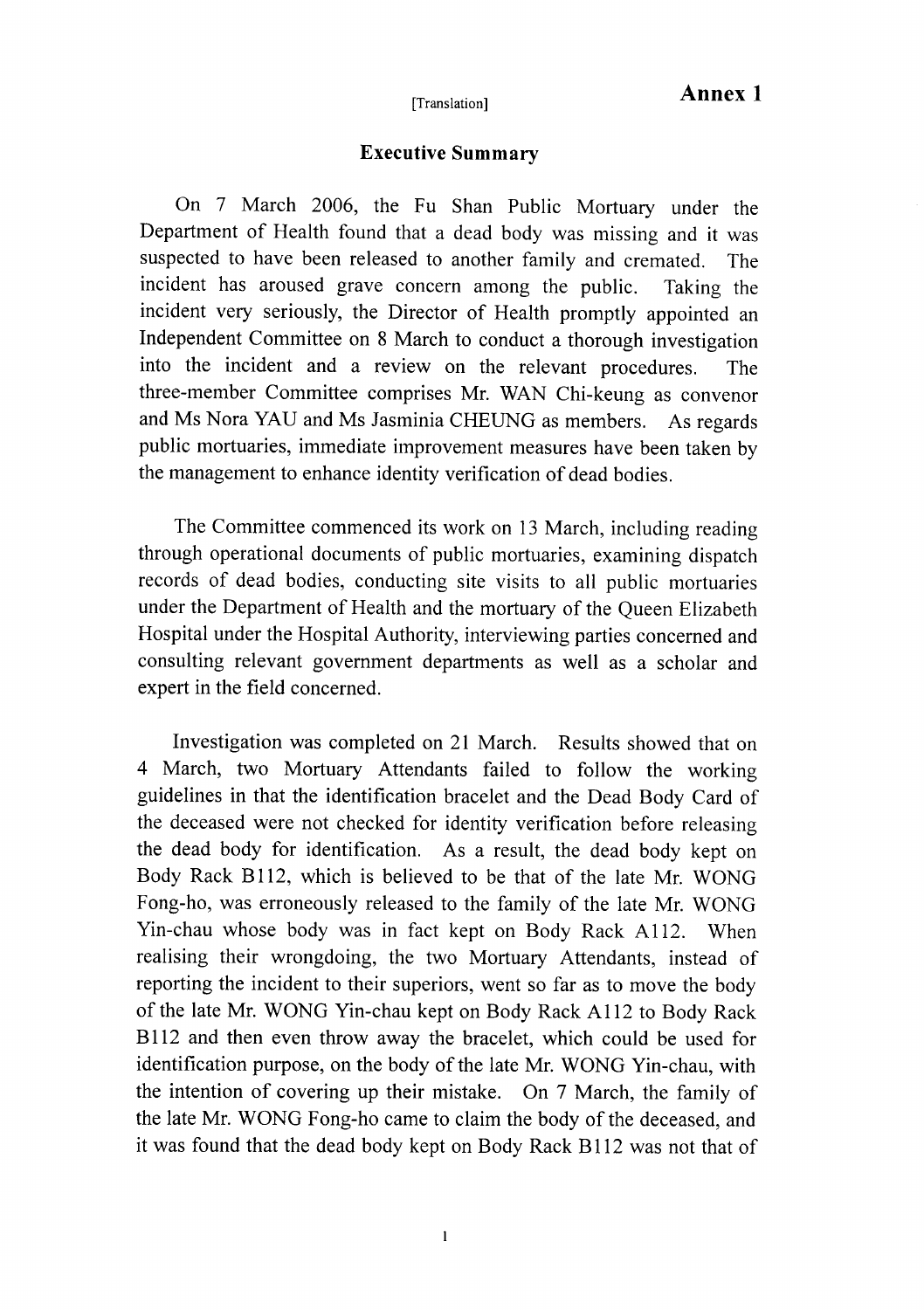the late Mr. WONG Fong-ho.

The Committee is of the view that the incident was mainly caused by human error. Although working guidelines in public mortuaries have been clearly set down, the two staff members involved failed to follow Furthermore, they even attempted to cover up their mistake when them. they realised the mistake that had been made. The Committee considers that they have been seriously derelict in their duty and should be held primarily responsible for the incident.

During investigation, the Committee found that another staff member had also failed to follow the guidelines. When releasing the dead body on body rack B112, the staff member found no identification means on the deceased, as a result the crucial step of checking the identify of the deceased before identification by family members as stipulated in the Public Mortuary Staff Working Manual could not be fulfilled. Despite that, the staff member still asked the family to identify the dead body. As this may lead to wrong release of dead bodies, the staff member is considered to have committed serious dereliction of duty.

Based on the information provided by the families concerned and the circumstantial evidence available, the Committee has reasons to believe that the dead body released to the family of the late Mr. WONG Yin-chau on 4 March and cremated is very likely to be that of the late Mr. WONG Fong-ho. The Committee is aware that the ash sample in question has been sent to the authority concerned for scientific identification and laboratory results are still pending.

In this incident, the families concerned have to bear, in addition to the grief of losing their beloved ones, unnecessary worries and uncertainties, resulting in an overwhelming feeling that their late family members may have been disappointed and aggrieved. Many of the relatives who showed up at the funeral held on 4 March for the late Mr. WONG Yin-chau could not attend the subsequent funeral on 12 March whereas the family of the late Mr. WONG Fong-ho is still unable to hold a ceremony to pay last respect to the deceased. The immense shock, rage and sorrow experienced by the two families are absolutely understandable. Apart from the extra time, effort and money spent on handling and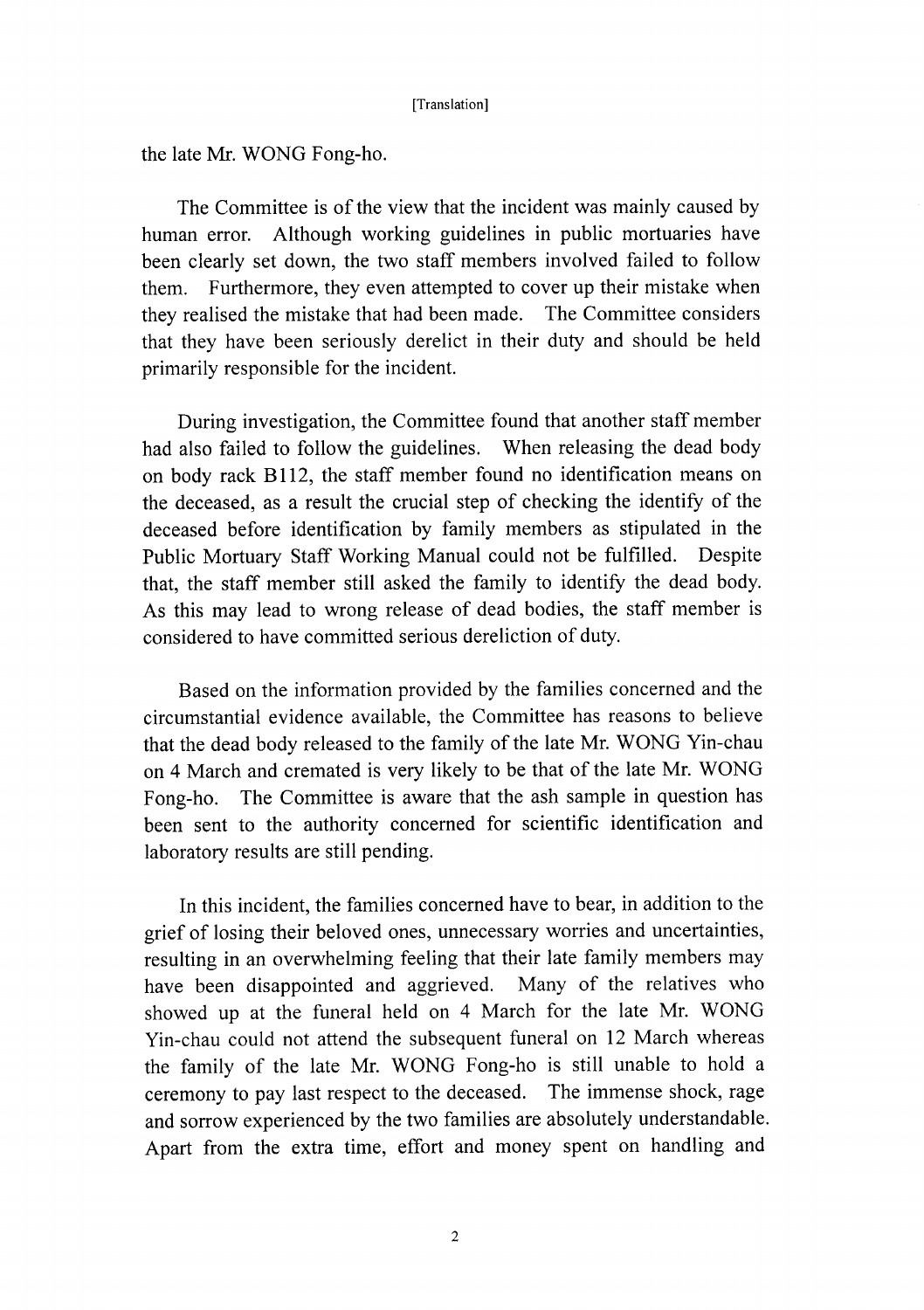following up on the incident, there was wide media coverage and public concern on the issue. Under such circumstances, it is hard for the They are worry-stricken day and families to overcome their sadness. The Committee feels deep sympathy for their suffering. night.

The extensive coverage and follow-ups of the media on the incident reflect that it has not only shocked the community but also aroused fear and uncertainty among the public towards the standard of services provided by public mortuaries. No one can avoid death in life. For cases where the cause of death has to be ascertained, such as sudden deaths and deaths caused by accident, murder and suicide, regardless of the social stratum the deceased belonged, the relevant services are provided by public mortuaries. Therefore, public mortuaries under and the forensic services provided by the Forensic Pathology Service of the Department of Health are indispensable in our society. Such facilities and services are so important that no error could be tolerated, as they serve as the last gatekeeper in our life journey. Their qualities directly and significantly affect whether or not the deceased could eventually rest in peace with justice and dignity and whether or not the mourning families could overcome their grief. Since death is a taboo in the culture of our society, the plan of building and expanding public mortuaries cannot be implemented due to objections in local communities and Furthermore, the operational needs of public various other reasons. mortuaries have all along been neglected. For those mortuary staff who still work dedicatedly to serve the public despite the obnoxious nature of their jobs and the shortage in resources, they should be given recognition, affirmation and respect. This indispensable service should be provided with sufficient resources to make its operation and service meeting expectations of the general public. The Victoria Public Mortuary and the Fu Shan Public Mortuary, built years ago, could hardly cope with the needs of the increasing and aging population, nor could the supporting facilities to families meet public expectations. Moreover, the long waiting time for cremation service puts public mortuaries under additional pressure. Outdated architectural design makes it difficult to set apart the working area from the public area, which is undesirable to occupational safety and poses a higher risk of community infection. There is an imminent need to allocate additional resources to tackle these problems.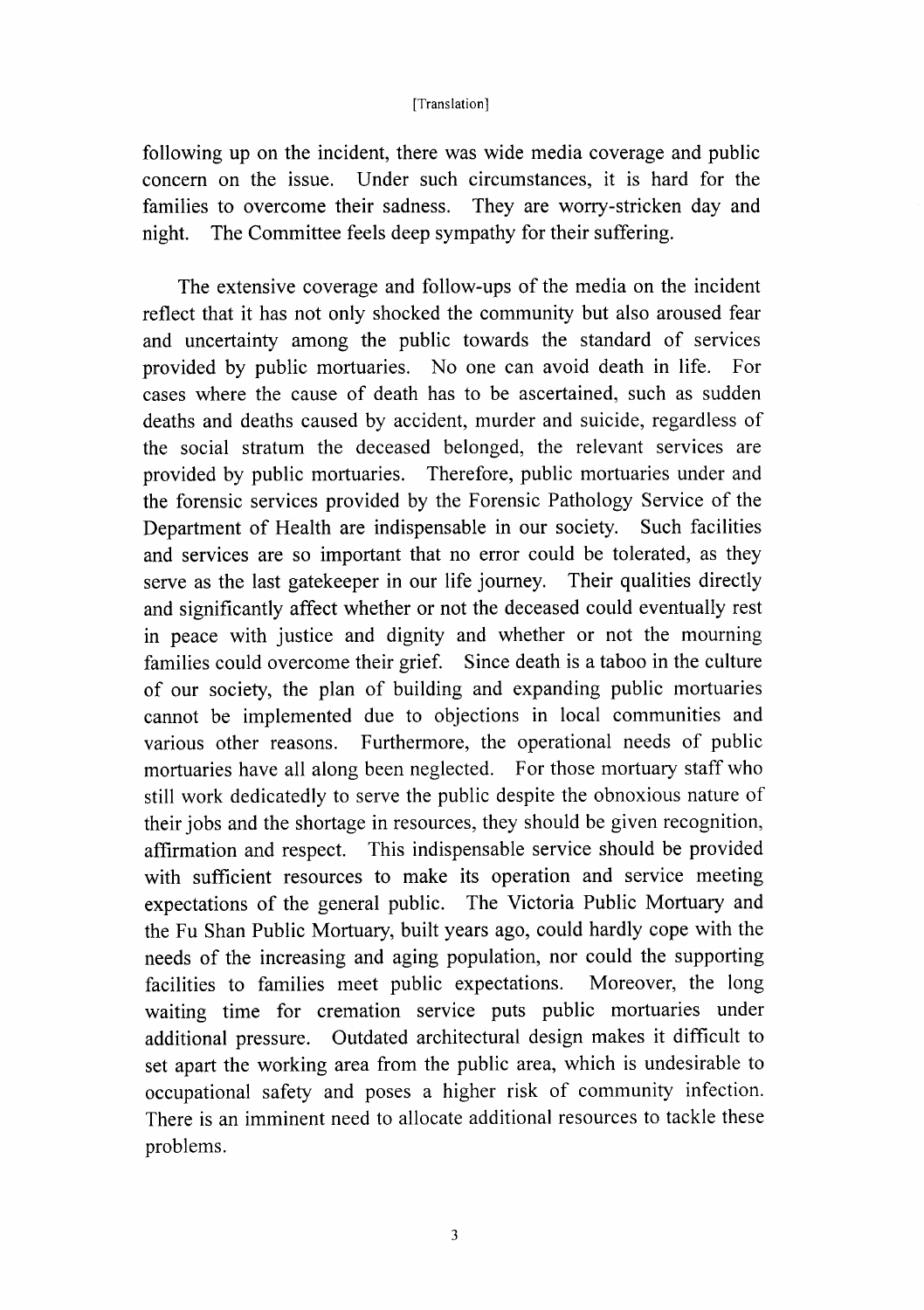Subsequent to the incident, the Department of Health has taken immediate improvement measures as follows:

- $A<sub>1</sub>$ Strictly comply with working guidelines
- $B<sub>1</sub>$ Enhance procedures for identity verification
- Explain relevant procedures to families  $C_{\cdot}$
- D. Step up monitoring of the CCTV surveillance system
- Step up security at the rear entrance of the public mortuary E.

In order to prevent recurrence of similar incidents in the future, the Committee recommends improvement measures in the following areas:

### A. Short-term measures

- (i) Staff establishment, training and management
	- (a) Create clerical posts to handle duties at registration counters
	- $\triangleright$  Make sure that the family of the deceased has made a positive identification of the dead body before signing the Certificate of **Body Collection**
	- > Avoid frequent rushing in and out of Mortuary Attendants between the lobby and the infection control areas
	- (b) Strengthen middle management
	- > Mortuary Officers and Mortuary Technicians should be well aware of their duties of enhancing supervision over the work of **Mortuary Attendants**
	- $\triangleright$  Mortuary Officers should be mainly responsible for assisting the supervision of the overall performance of all levels of subordinates while Mortuary Technicians should focus on supervising the technical standard of staff
	- $\triangleright$  Provide management training so that strict requirements and assessments can be made on frontline management
	- (c) Review the duty roster of staff
	- $\triangleright$  Ensure that staff arrangements meet the demand in different time periods while attending to employees' right and need of taking leave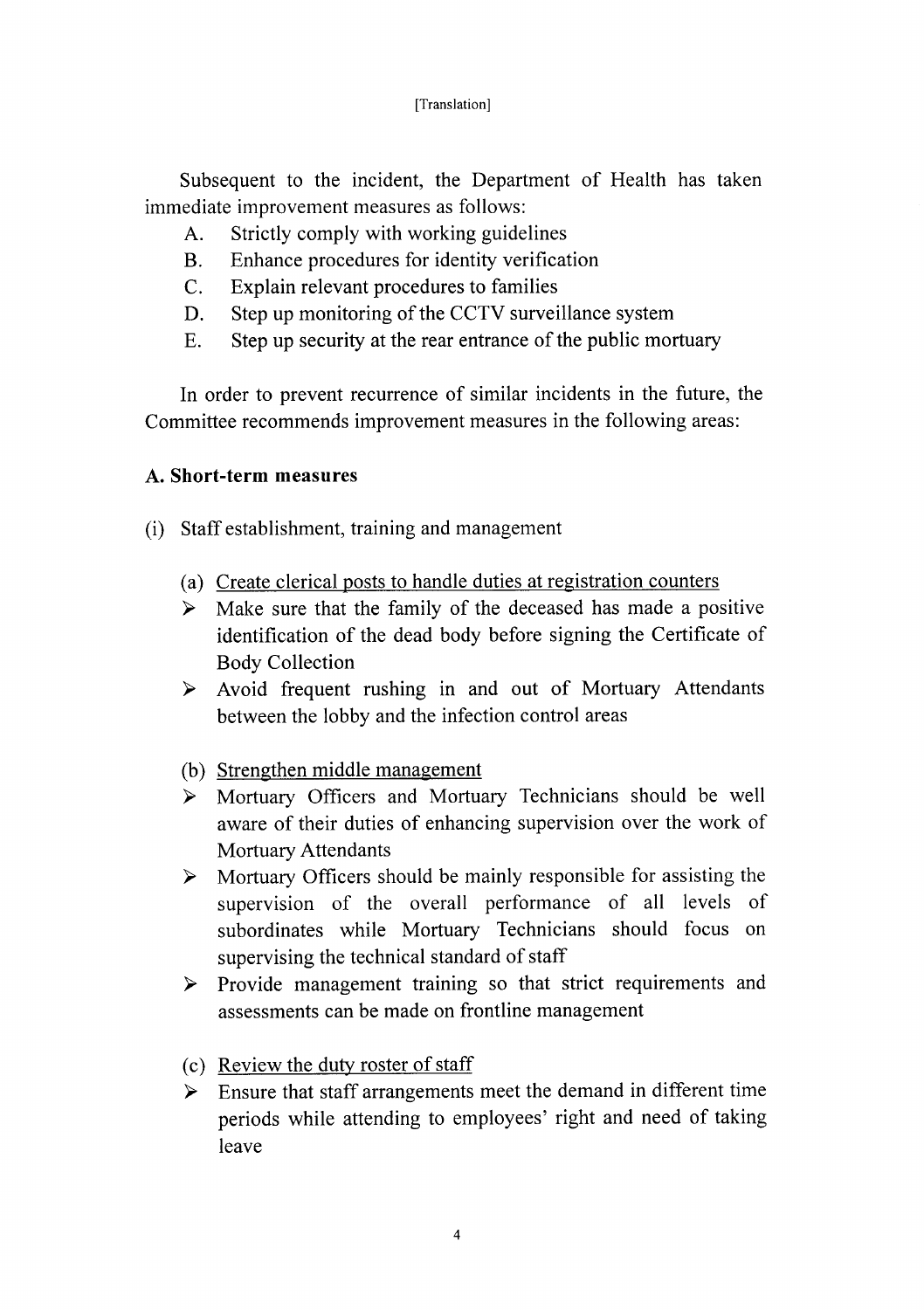- $\triangleright$  Special attention should be paid to the period from 5pm to 9am the following morning as there is only one frontline staff member on duty with no support or supervision
- (d) Enhance staff training
- $\triangleright$  Enhance on-the-job training for frontline staff
- $\triangleright$  Arrange briefing activities when notices and guidelines are promulgated
- $\triangleright$  Before computerisation is implemented in all public mortuaries, staff training and practice should be strengthened with appropriate assessments so as to ensure that they are equipped with the necessary skills
- (e) Enhance internal audit
- > Frequent surprise checks should be arranged by the Internal Audit Team
- $\triangleright$  Monitor the operation in public mortuaries through the CCTV surveillance system
- > Review staff establishment and facilities of public mortuaries on a regular basis to ensure that they have sufficient resources to provide services meeting public demands
- (ii) Facilities and services
	- (a) Reform the numbering system of body racks
	- $\triangleright$  Reform the numbering system of body racks to ensure that all three-digit numbers for the racks in the cold rooms do not duplicate (e.g. A001-A032 for Cold Room A, and B033-B066 for Cold Room B)
	- $\triangleright$  Use different colours for the doors of and the floors and walls inside different cold rooms for easy identification
	- > Use different colours for the labels on the Body Rack Laminated Record Sheet of body racks to indicate different cold rooms
	- (b) Prevent access to controlled areas in public mortuaries by unauthorised persons
	- $\triangleright$  Step up security measures in controlled areas such as corridors outside cold rooms, passageways leading from the working area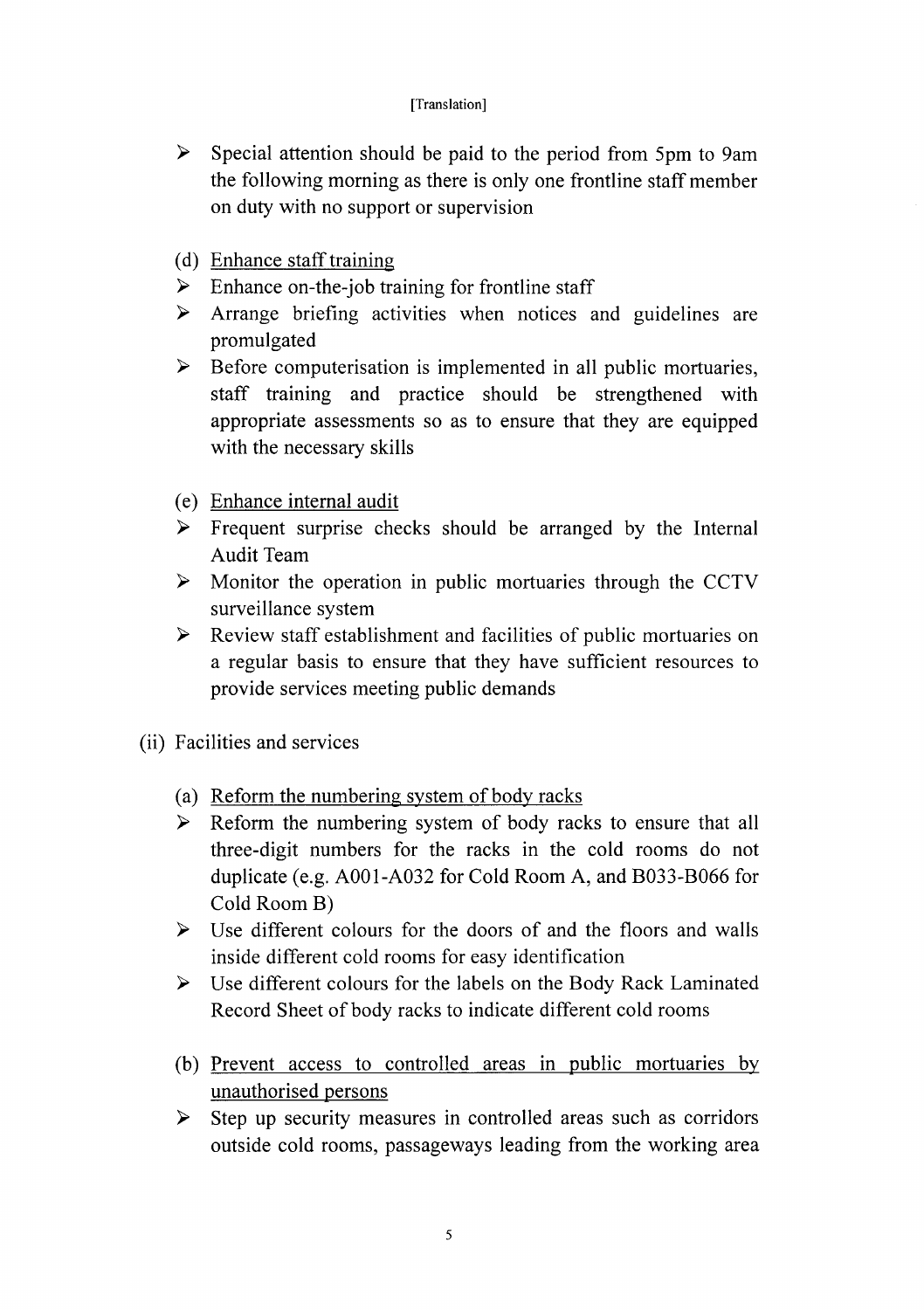to the lobby and the rear entrance leading to the body identification and release area, in order to prevent unauthorised entry and damage as well as reducing the risk of infection and virus transmission

- $\blacktriangleright$ Provide an additional exit in the encoffining room on the wall leading outside for use by family members claiming dead bodies and funeral personnel; restrict the rear entrance previously shared by mortuary attendants, funeral personnel and families to mortuary staff only
- $\triangleright$  Strictly forbid entry into controlled areas in public mortuaries by non-mortuary staff and unauthorised persons
- $\triangleright$  Personal particulars of trespassers should be recorded clearly by mortuary staff
- $\triangleright$  Inform staff formally that they should strictly follow the above measures and that non-compliance will be subject to disciplinary action
- (c) Expand the coverage of the CCTV surveillance system
- $\blacktriangleright$ The CCTV surveillance system should cover all areas of security concern including entrances, working areas and the lobby; adjust the camera lens so that the facial appearance of subjects can be clearly filmed
- $\triangleright$  Install the CCTV control unit in a locked room
- $\triangleright$  Strengthen communication with staff to make them understand that the CCTV surveillance system is installed for preventing the entry of unauthorised persons and vandals on the one hand and safeguarding the personal safety of staff on the other, in particular during the 16-hour period from 5pm to 9am the following morning when only one staff member is on duty. Moreover, in the event of unreasonable complaints, the CCTV surveillance system can provide video clips to prove innocence and uphold justice for dedicated and loyal staff
- (d) Provide bereavement counselling service
	- Appropriate area should be allocated in public mortuaries for ➤ volunteer organisations invited to offer bereavement counselling service to families of the deceased. Such organisations can provide the families with assistance in handling emotional and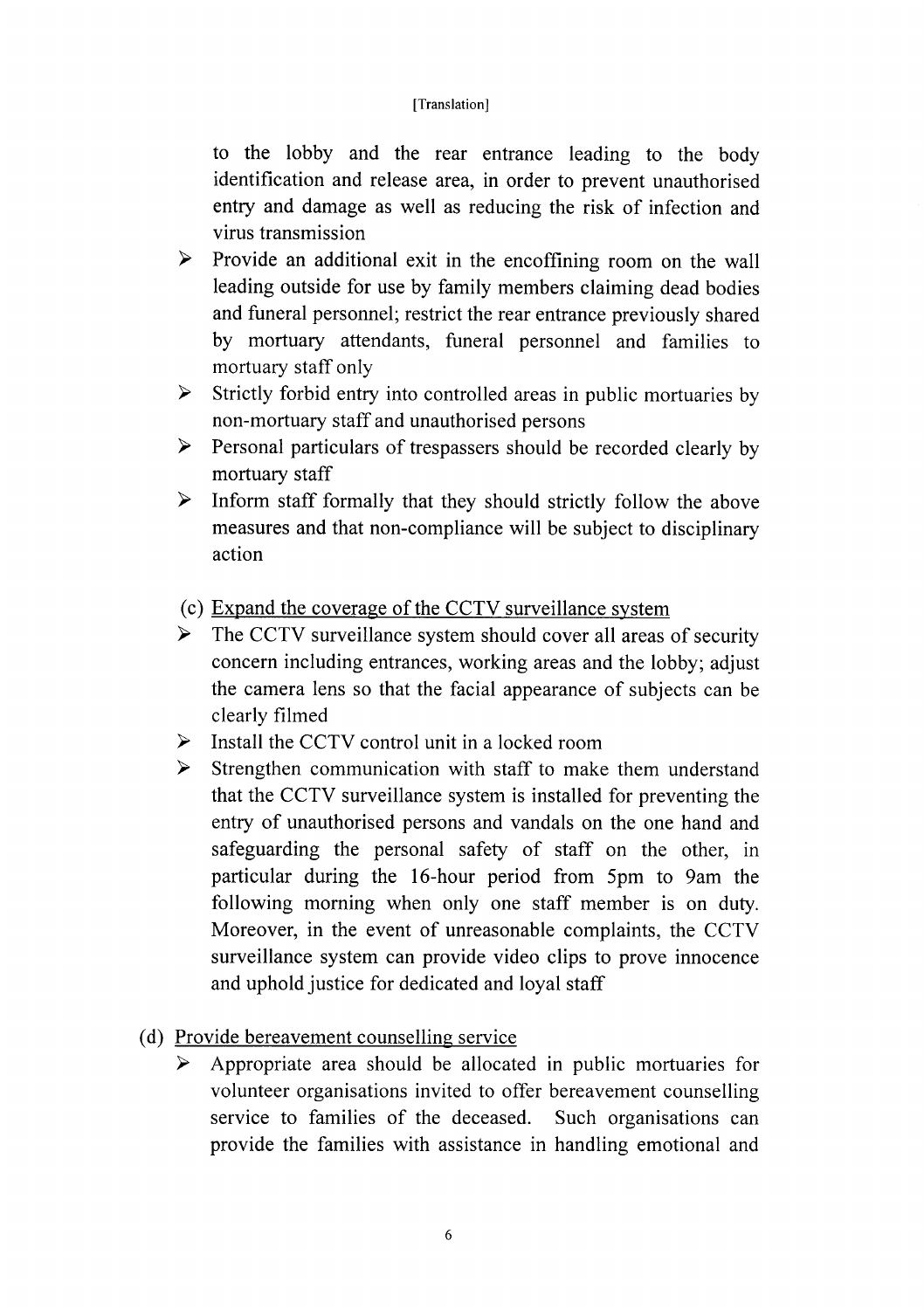social problems arising from the loss of their beloved ones and also explain to them basic funeral procedures and relevant information

- (e) Provide facilities for holding simple funeral ceremonies
	- In order to cater for the needs of families of the deceased (such  $\blacktriangleright$ as those who will not hold the mourning ceremonies in funeral parlours but will take the dead bodies directly from public mortuaries to crematoria or cemeteries for various reasons, such as insufficient time in organising the funeral ceremony, few number of relatives attending the ceremony or financial difficulties), the Department can provide additional facilities in public mortuaries for holding simple yet dignified ceremonies of last rites for the deceased after collection of dead bodies
	- Existing related facilities in hospitals under the Hospital  $\blacktriangleright$ Authority, such as the facilities and operational arrangements of the Hall of Eternal Peace in the Queen Elizabeth Hospital, are useful reference for the Department
	- > Currently, staff can hardly stop the families of the deceased from holding ceremonies after collection of the dead bodies in the external passageway outside the rear entrance of public mortuaries. Apart from obstructing the receipt and release of dead bodies, it causes inconvenience in the use of the rear entrance by other families members who come for body The Department should allocate appropriate identification. areas for simple funeral ceremonies to enable its staff to carry out the instructions by advising bereaved families to observe the rules.
- Procedures  $(iii)$ 
	- (a) Improve procedures on body identification
	- > Make fingerprint records when dead bodies are received
	- Take a photograph of the dead body upon its receipt at the public  $\blacktriangleright$ mortuary and put such photograph in the plastic bag holding the Dead Body Card for identity verification
	- > Allow claimers of dead bodies to be accompanied by other relatives during identification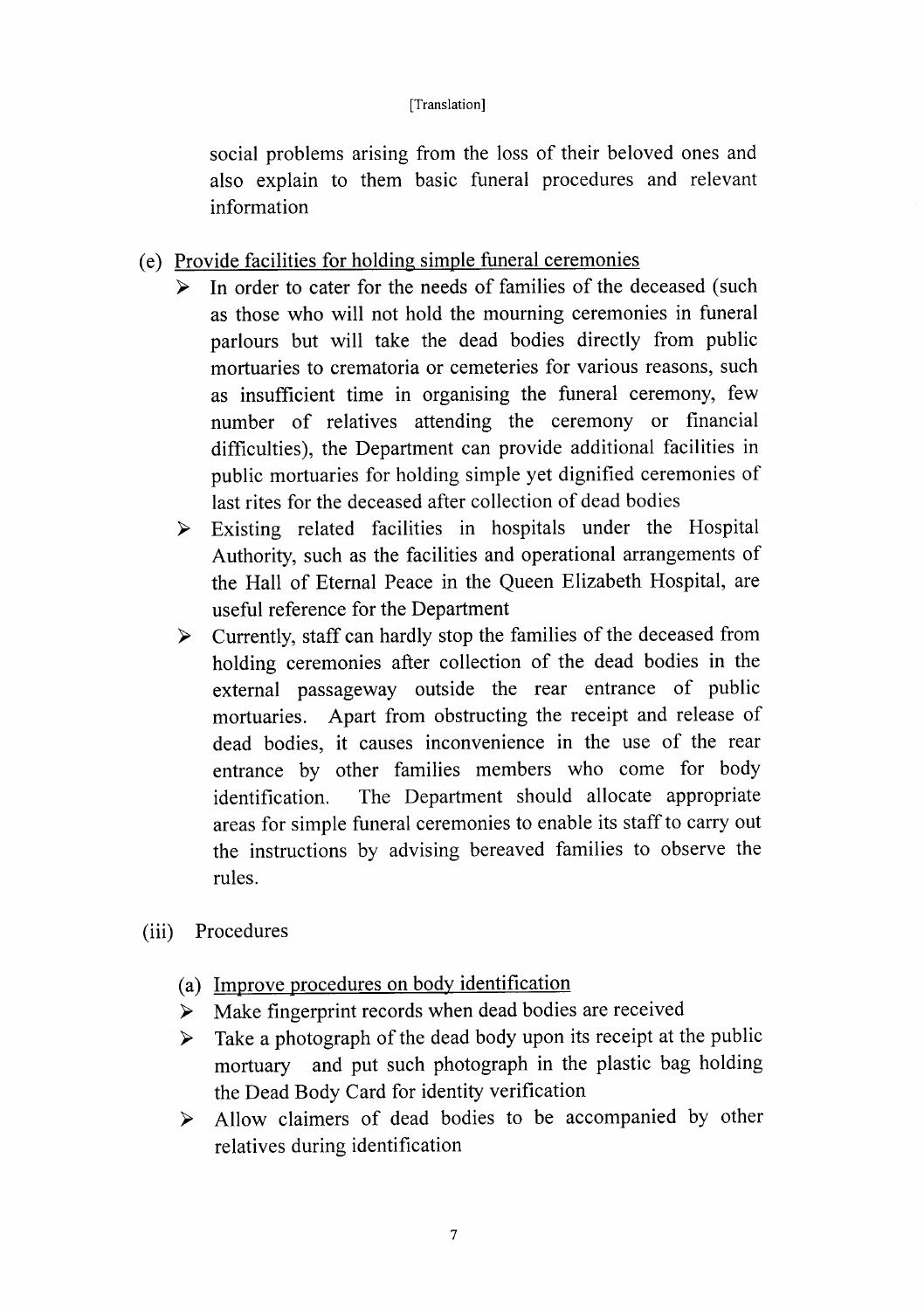- (b) Set up an alert system on the utilization rate of body racks
- $\triangleright$  Set up an alert system which will give alert signals when the body racks in cold room of public mortuaries are about to exhaust so that the Food and Environmental Hygiene Department can be notified in advance to take relevant measures to transport new dead bodies found to other public mortuaries
- (c) Put identification bracelets on the dead bodies at the scene where they are found
- > Since several dead bodies may be found in one case, identification bracelets should be attached to the dead bodies with the process witnessed by the most senior police officer at the scene when they are found
- $\triangleright$  For the above cases where several dead bodies are involved, the Police will use the same station report number for different For identification purpose, the Police may consider bodies. adding letters like A, B, C at the end of the station report number
- (d) Improve the design of identification bracelets
- Before implementation of computerisation, wider identification  $\blacktriangleright$ bracelets should be used to make the handwritten information on them more legible
- (e) Require endorsement for record updating and revision
- If an officer updates or revises any records in the Mortuary Body  $\blacktriangleright$ Registration Book, he or she should make an endorsement and mark the date and time concerned
- (f) Set up an inter-departmental working group
- > The Hong Kong Police Force, the Food and Environmental Hygiene Department as well as the Department of Health should form an inter-departmental standing working group with a view to enhancing mutual communication and exchanging views regularly on the arrangements on transportation and receipt of dead bodies. Besides, various departments should inform all frontline staff of such mechanism and encourage them to express their opinions via their superiors or in anonymous ways for better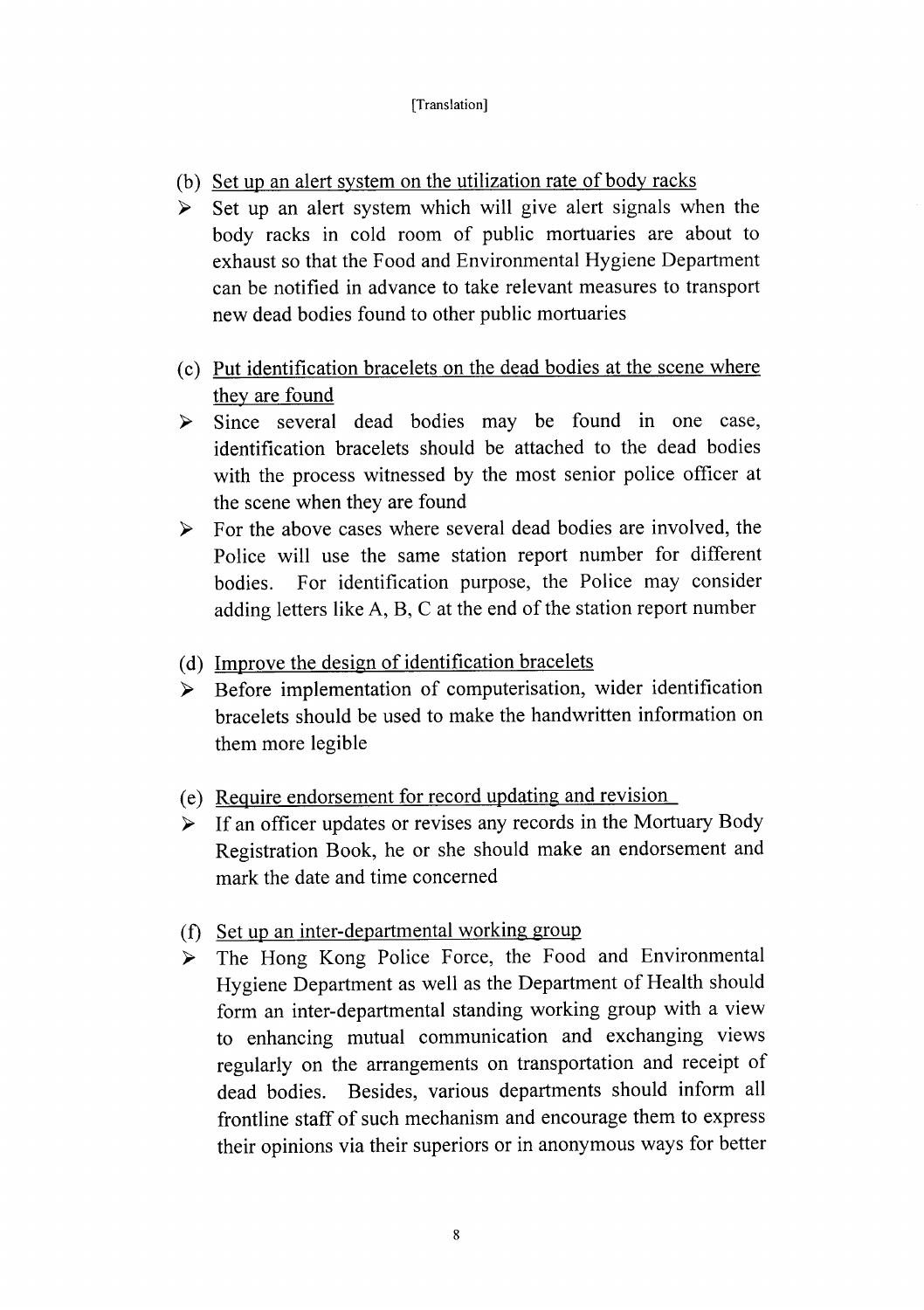coordination among these departments.

- (iv) Public education
	- Enhance public education so as to enable members of the public  $\blacktriangleright$ to address the issues of hospice matters and bereavement with relevant basic information in hand. As the facilities of public mortuaries fail to keep up with our growing and aging population, additional resources should be injected as soon as possible to build or improve mortuary facilities for ensuring smooth operation and continuous upgrading in public mortuaries so that expectations of the general public can be met.

# B. Medium-term and long-term measures

- (i) Improve facilities in the lobby
- $\blacktriangleright$ Play briefing videos for families waiting at the reception area to introduce procedures on body identification
- Recruit customer service officers to answer public enquiries ≻
- Install the public address system to call families into the meeting  $\blacktriangleright$ room to undergo relevant formalities so that manpower can be saved
- (ii) Strive for professionalism
- $\blacktriangleright$ The Committee agrees with Prof. Philip S L BEH, Associate Professor of the Pathology Department of the University of Hong Kong, that mortuary service has to be improved thoroughly.  $In$ the long run, we should make reference to overseas experience and establish a professional grade to undertake the management and daily operation of public mortuaries. The grade structure proposed by Prof. BEH is as follows:

Mortuary Head

\n
$$
\Box \uparrow
$$
\nMortuary Technologies

\n
$$
\Box \uparrow
$$
\nMortuary Technician

\n
$$
\Box \uparrow
$$
\nMortuary Technician

\nMortuary Technician